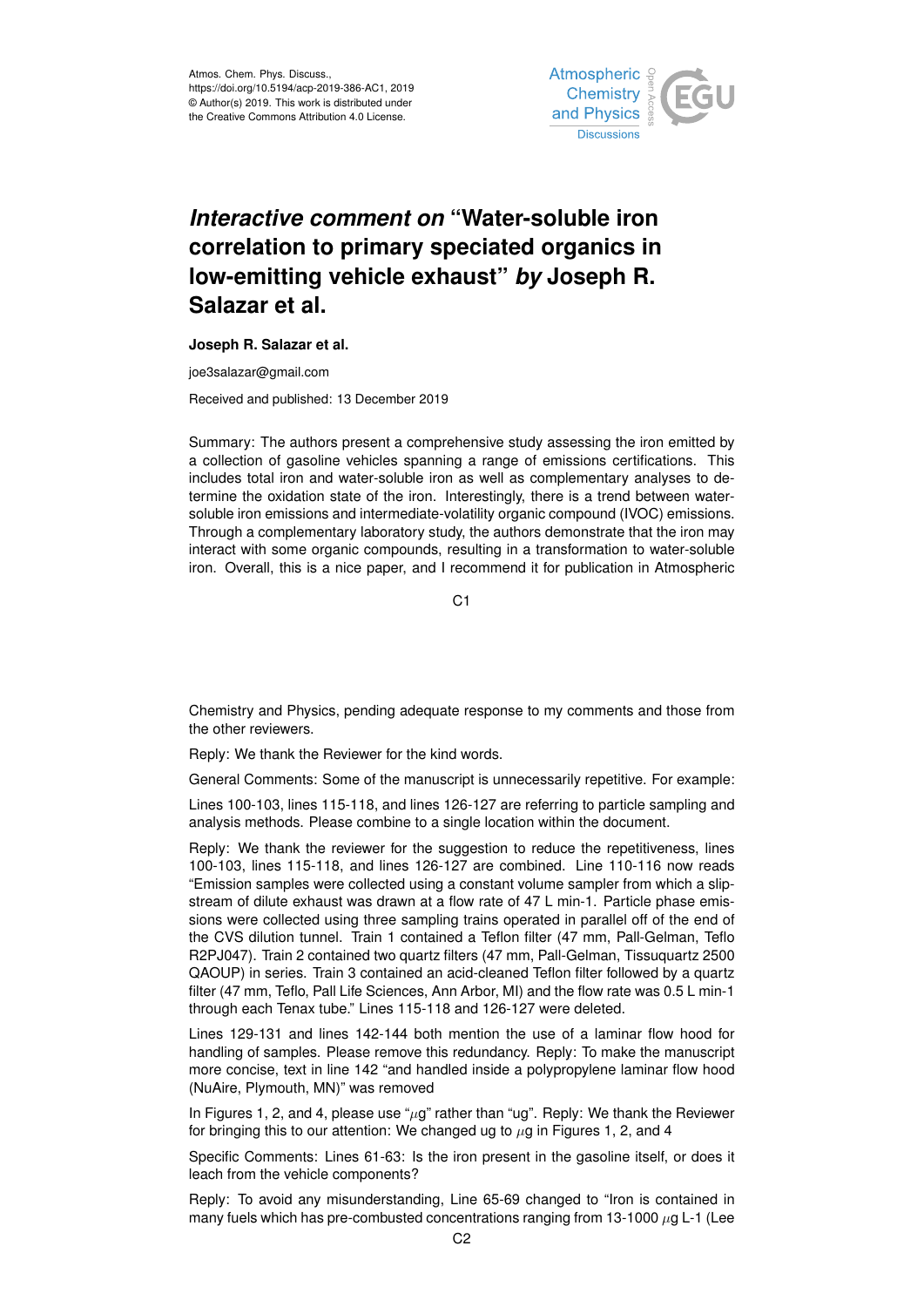and Von Lehmden, 1973; Santos et al., 2011; Teixeira et al., 2007). Within the engine, computational models of combustion in engines suggest that iron emissions could also originate from the fuel injector nozzle inside the engine block (Liati et al., 2015)."

Line 118-120: For a field campaign that occurred in 2014, I have a hard time believing that results were published in 2000. Please correct this reference.

Reply: We thank the Reviewer for catching this. We were using the methods, not the data. Thus, line 131-132 is changed to "procedure for these data presented elsewhere" from "these data are presented elsewhere"

Lines 156-159: How was 3% of the filters "measured exactly"? Was this using a filter punch that was precisely 3% of the area of the filters? Please clarify.

Reply: To clarify how the filters were cut Line 166-167 changed to "∼3% of the filters was measured and cut using a ceramic blade" Lines 178-182: I may have missed this definition, but what is " $\mu$ XRF"? Does it differ from a typical X-ray fluorescence measurement?

Reply: The  $\mu$  refers to the small spot size that the beam was able to fluoresce, thus line 188 has been changed to "micro X-ray fluorescence ( $\mu$ XRF)" and  $\mu$ XRF has been added to XRF in line 188 and 191 for consistency

Lines 235-241: It is a little unclear to me how the total iron emissions are defined. Is this the sum of the water-soluble iron from the water extractions described in Section 2.3 and the remaining iron that underwent the acid digestion in Section 2.4? Or was water-soluble iron determined from one filter and total iron determined from another filter? Please clarify.

Reply: Yes, the iron is summed from the water extractions described in Section 2.3 and the remaining iron that underwent the acid digestion in Section 2.4. Line 166-169 has been clarified to "First ∼3% (measured exactly) of the filters were cut and saved for X-ray absorption near edge structure (XANES) spectroscopy, then the water-soluble

 $C<sub>3</sub>$ 

elements were extracted and, lastly the polymethylpentene ring was removed from the Teflon filters."

Lines 246-248: Why do the authors use the symbol from the periodic table for metals in previous sentence in this paragraph but not here?

Reply: We thank the Reviewer for bringing this to our attention. Elements in line 257 were changed to the names of the elements.

Lines 258-261: "Trace elements km-1" and "per km emissions" are just distance-based emission factors (as opposed to the fuel-based emission factors that the authors have used). I recommend using "distance-based emission factors" in both of these lines.

Reply: We thank the reviewer for the clarification. "Trace elements km-1" and "per km emissions" have been changed to "distance-based emission factors" in Lines 269- 272 "Table 2 compares the average exhaust PM composition and trace elements in distance-based emission factors in this study to literature values for other passenger vehicles, including one diesel and three gasoline exhaust studies. For all elements, the distance-based emission factors were greater in the diesel cohort, relative to the gasoline vehicles."

Figures 1 and 2: I'm wondering if it could be more informative to present the total iron emissions as, e.g., Figure 1a, and then have Figure 1b include box plots of the watersoluble iron fraction. This is just a thought that could potentially be more informative to drive home how much of the iron is actually water-soluble.

Reply: This is a great suggestion and we thank the reviewer. Below is the revised graph and the removed graph.

Lines 275-280: I have another thought on the presentation of results here. Given a lack of trend in total iron with emission certification, I'm curious if it would be worth exploring a trend in the ratio of total iron to particulate matter (PM) mass (e.g., EFFe/EFPM). I suspect that the emissions of iron relative to total PM will increase, which could be an